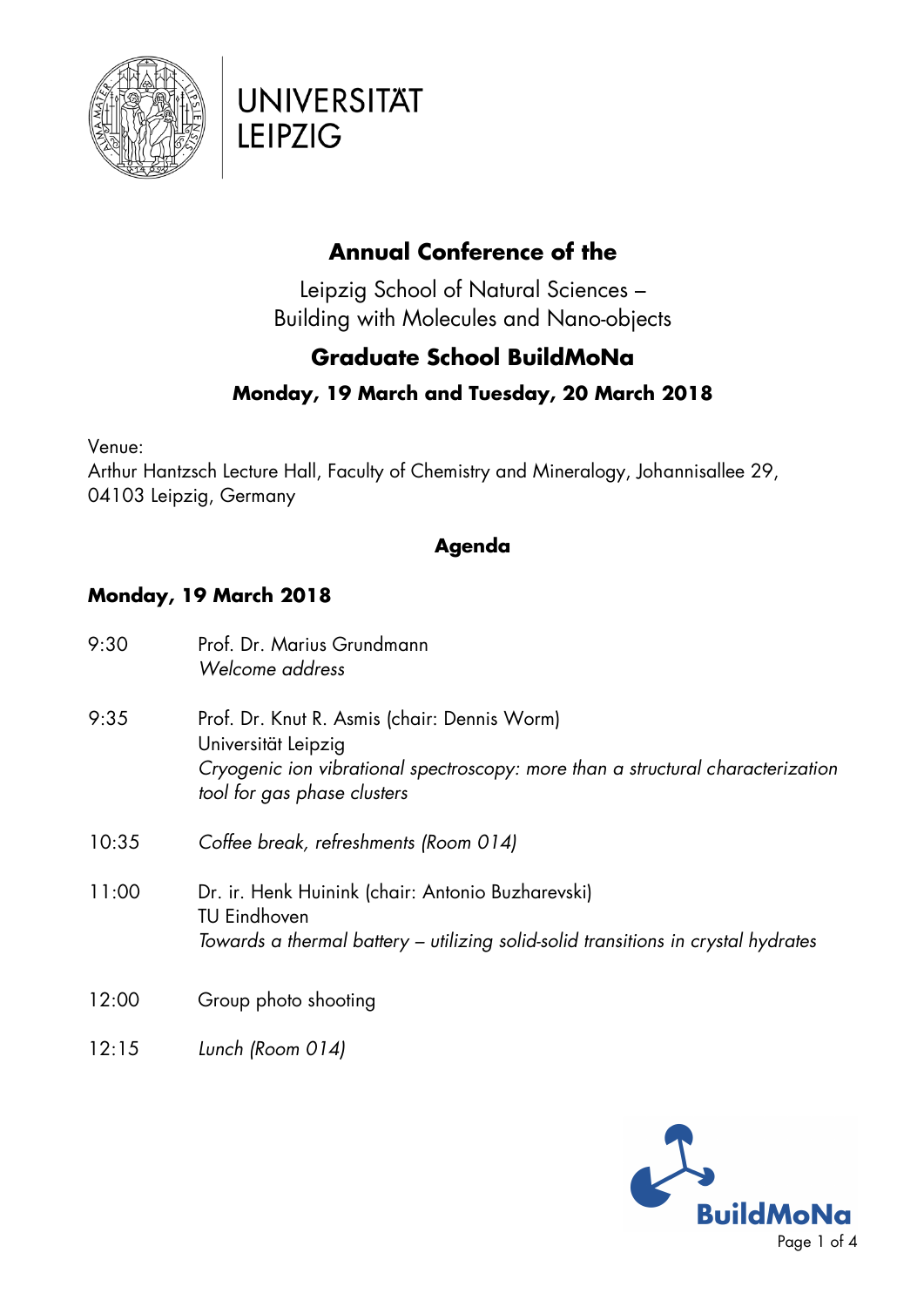

# **UNIVERSITÄT LEIPZIG**

13:30 Prof. Dr. Claudia Blindauer (chair: Marta Gozzi) University of Warwick *Metal-sensing proteins and regulatory molecular switches: the mechanics of zinc homeostasis* 14:30 *Coffee break, refreshments (Room 014)* 15:00 Ceremony for BuildMoNa Awards 2018 15:30 10 years BuildMoNa – Retrospective and Looking Forward 16:30 Poster session 17:30 Dinner buffet (and continuation of poster session) 19:00 Prospective end

#### **Tuesday, 20 March 2018**

- 9:00 10:00 PI Meeting
- 10:00 *Coffee, refreshments (Room 014)* 10:15 Prof. Dr. Silke Christiansen (chair: Max Kneiß) Helmholtz-Zentrum Berlin *3D nanoarchitectures of organic and inorganic nature – enhancing functionality and understanding through correlative microscopy* 11:15 Dr. Donald MacLaren (chair: Paul Räcke) University of Glasgow *Mapping the nanoscale functionality of advanced materials using analytical electron microscopy*
- 12:15 *Lunch (Room 014)*

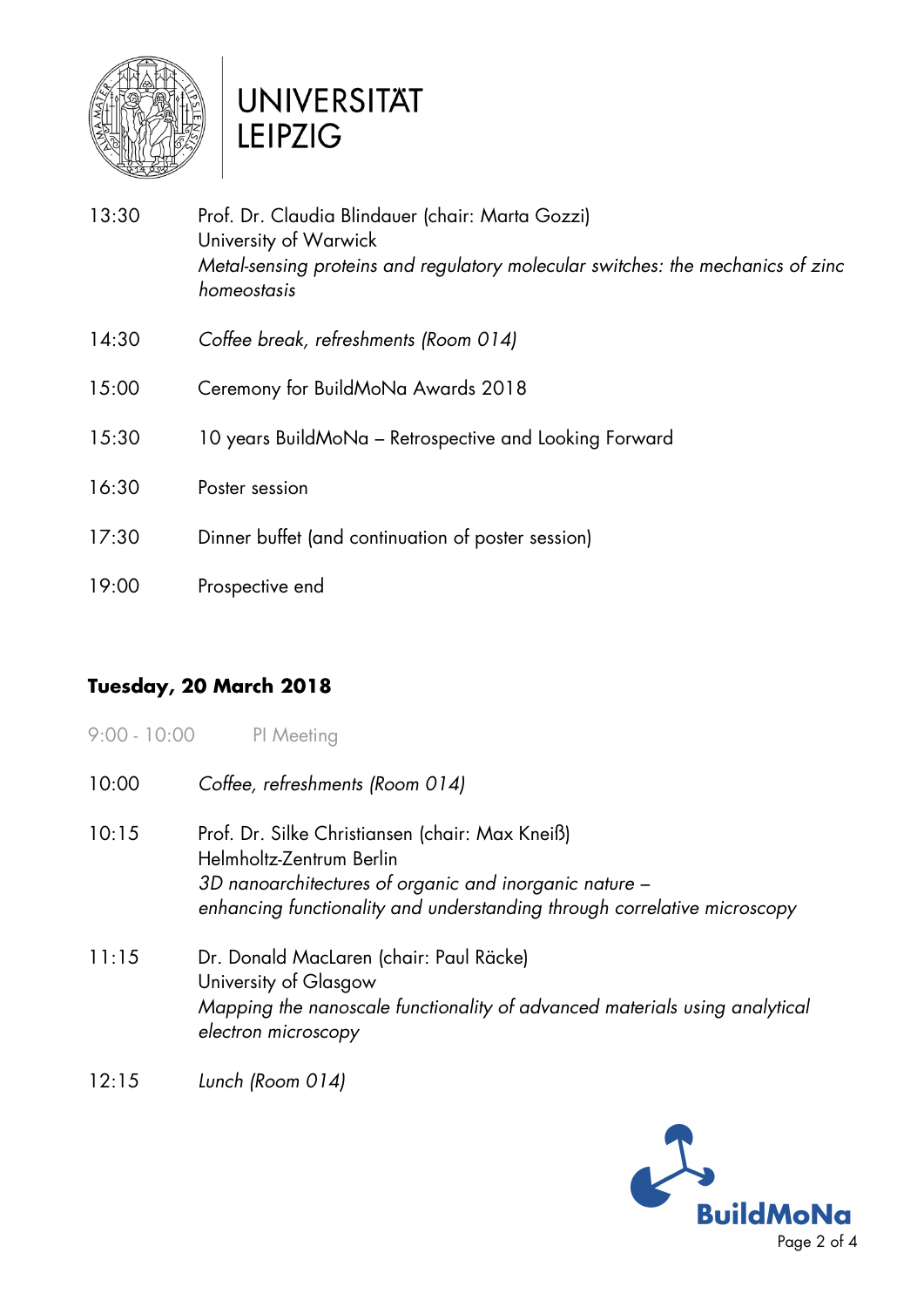

## **UNIVERSITÄT LEIPZIG**

- 13:15 Session I (chair: Sascha Becker)
	- 1. Angela Aleksovska *π-Conjugated ligands for photoactive metal-organic frameworks*
	- 2. Max Kneiß *A Pulsed Laser Deposition Technique for Continuous Variation of Alloy Composition in Growth Direction: Demonstration on the Transparent MgxZn1-xO Alloy System*
	- 3. John Popp *"Das doppelte Lottchen" Enantioselective synthesis of P-chiral ferrocenyl phosphines for redox-switchable catalysis*
	- 4. Paul Räcke *Deterministic ion implantation: how to count single ions*
	- 5. Rafaella Precker *BioMOFs as drug carriers in cancer therapy*
- 14:30 *Coffee break, refreshments (Room 014)*

### 15:00 Session II (chair: Felix Link)

- 6. Chiara Ruggirello *Magnetically mediated hyperthermia for cancer's treatment*
- 7. Philipp Wolf *Bio-orthogonal labeling of G protein-coupled receptors in live cells*
- 8. Dennis Worm *Selective neuropeptide Y conjugates with high carbaborane loading as potential boron delivery agents for BNCT*
- 9. Henrik Christiansen *Application of population annealing to molecular dynamics simulations for protein folding*